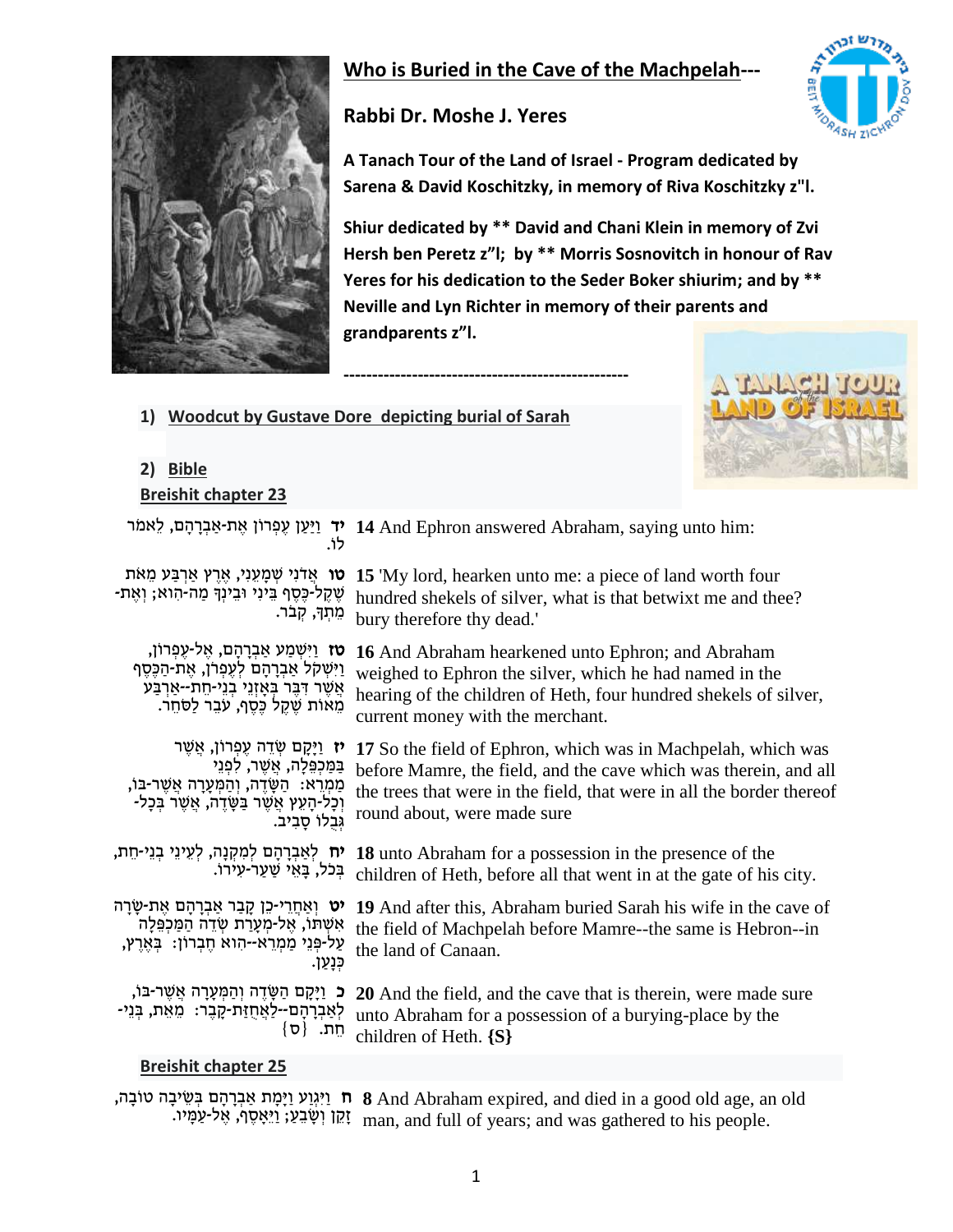| which is before Mamre; עִפְרֹן בֶּן-צֹחַר, הַחִתְּי, אֲשֶׁר, עַל-פַּנֵי | יקבּרוּ אתוֹ יִצְחָק וְיִשְׁמָעֵאל, עַרְחָם 9 And Isaac and Ishmael his sons buried him in the cave of                                                   |
|-------------------------------------------------------------------------|----------------------------------------------------------------------------------------------------------------------------------------------------------|
| ממרא.                                                                   | ּבָּנָיו, אֶל-מְעָרַת, הַמַּכְפֵּלָה: אֶל-שְׁדֵה Machpelah, in the field of Ephron the son of Zohar the Hittite,                                         |
| אשתו.                                                                   | י הַשָּׂדֶה אֲשֶׁר-קָנָה אַבְרָהָם, מֵאֵת 10 the field which Abraham purchased of the children of Heth;<br>there was Abraham buried, and Sarah his wife. |

#### **Breishit chapter 49**

כט וַיְצַ ו אוֹתָ ם, וַיֹאמֶ ר אֲ לֵהֶ ם אֲ נִי נֶאֱסָ ף **29** And he charged them, and said unto them: 'I am to be ּאֶל-עַמִּי--קִבְרוּ אֹתִי, אֱל-אֲבֹתָי: אֶל-הַמְּעָרָה--אֲשֶׁר בִּשְׂדֵה, עֵפְרוֹן הַחִתִּי. gathered unto my people; bury me with my fathers in the cave that is in the field of Ephron the Hittite,

ל בִּמְעָרה אַשָׁר בַּשִׂדה הַמֵּכִפְּלָה, אַשָׁר עַל-פְּנֵי-מַמְרָא--בְּאָרִץ כִּנַעַן: אֲשֶׁר קַנַה ַ אַבְרָהָם אֶת-הַשֶּׂדֶה, מֵאֵת עֵפְרֹן הַחִתְּי--לַאַחזַת-קַבֶר. **30** in the cave that is in the field of Machpelah, which is before Mamre, in the land of Canaan, which Abraham bought with the field from Ephron the Hittite for a possession of a burying-place.

לא שָׁמָּה קָבְרוּ אֶת-אַבְרָהָם, וְאֵת שָׂרָה אִשָׁתוֹ, שָׁמָּה קָבְרוּ אֵת-יִצְחָק, וְאֵת ּרִבְקָה אִשְׁתּוֹ; וְשָׁמָּה קָבַרְתִּי, אֶת-לֵאָה. **31** There they buried Abraham and Sarah his wife; there they buried Isaac and Rebekah his wife; and there I buried Leah.

לב מִקְנֵה הַשֶּׂדָה וְהַמְעָרָה אֲשֶׁר-בּוֹ, מִאֵת בִּנְי-חֵת. **32** The field and the cave that is therein, which was purchased from the children of Heth.'

#### **Breishit chapter 50**

אֹתוֹ, בִּמְעָרַת שָׂדֵה הַמַּכְפֵּלָה: אֲשֶׁר קָנָה ַ אֲבְרָהָם אֶת-הַשָּׂדֶה לַאֲחֻזַת-קֶבֶר, מֵאֵת עִפְרֹן הַחִתְּי--עַל-פְּנֵי מַמְרֵא.

יג וַיִּשְׂאוּ אֹתוֹ בָנָיו, אַרְצָה כְּנַעַן, וַיִּקְבְּרוּ **13** For his sons carried him into the land of Canaan, and buried him in the cave of the field of Machpelah, which Abraham bought with the field, for a possession of a b

3) President Isaac Herzog lights a Hanukkah candle in Hebron's Tomb of the Patriarchs in the West Bank, November 28, 2021







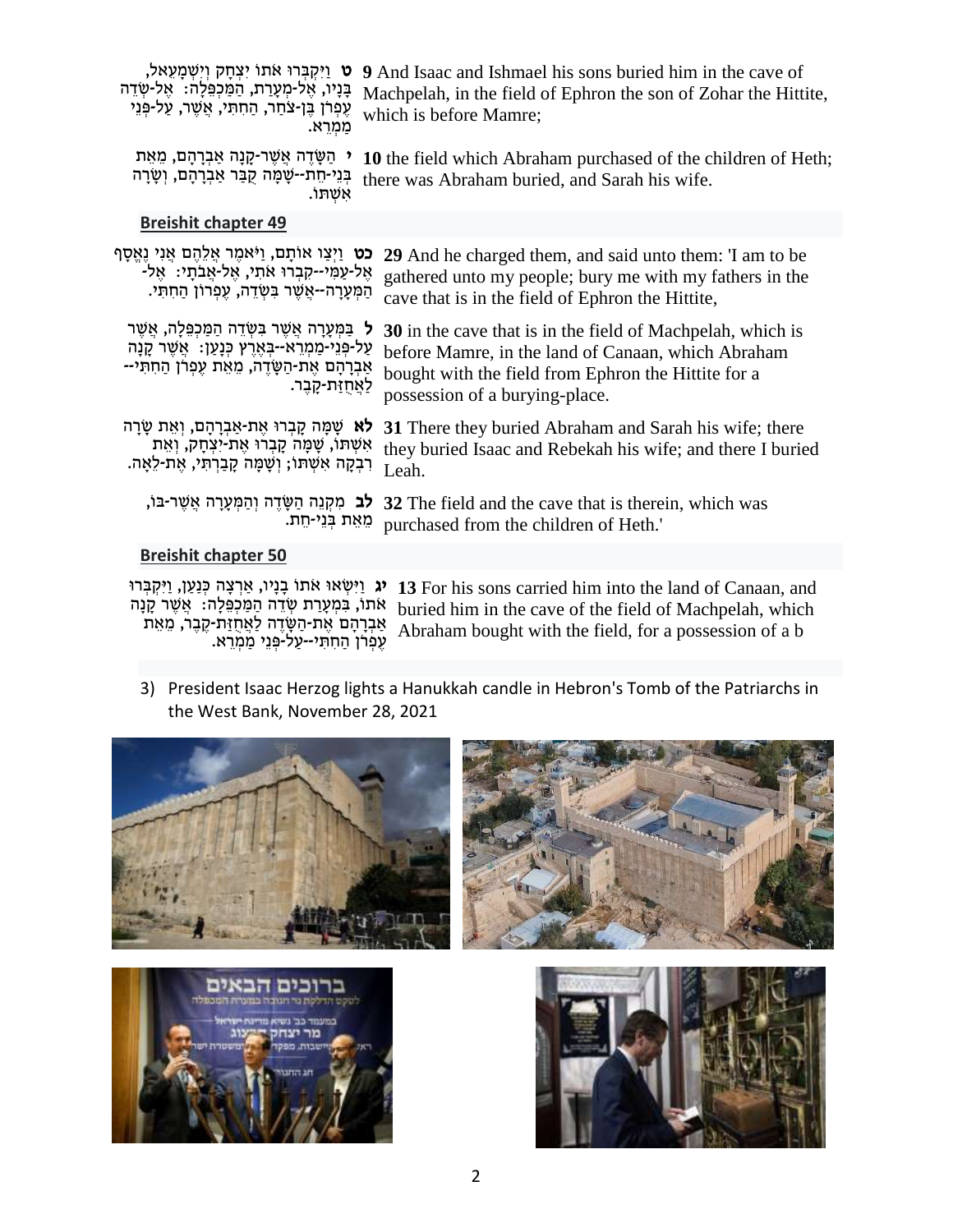#### **4) Babylonian Talmud Eruvin 53a**

. מְעָרַת הַמַּכְפֵּלָה, רַב וּשָׁמוּאֵל, חַד אַמַר: שְׁנֵי בָתִּים זֶה לִפְנִים מְזֶה, וְחַד אַמַר: בַּיִת וַעֲלִיֵיה עַל גַּבָּיו בְּשָׁלַמַא לְמַאן דְּאַמַר זֶה עַל גַּב זֶה — הַיִּינוּ "מַכְפֵּלָה". אֵלָא לִמַאן דְּאַמַר שְׁנֵי בָתִּים זֶה לִפְנִים מְזֶה, מֵאי ״מכפּלה״?

```
ְשֶׁ כְּפוּלָה בְּזוּגוֹת. "מַמְרֵא קִרְיַת אַרְבַּע", אָמַר רַבִּי יִצְחָק, קִרְיַת הָאַרְבַּע זוּגוֹת: אָדָם וְחַוָּה, אַבְרָהָם וְשָׂרָה, יִצְחָק
                                                                                                            וְרִבְקָה, יַעֲקֹב וְלֵאֲה.
```
Apropos this dispute, the Gemara cites similar disputes between Rav and Shmuel. With regard to the Machpelah Cave, in which the Patriarchs and Matriarchs are buried, Rav and Shmuel disagreed. One said: The cave consists of two rooms, one farther in than the other. And one said: It consists of a room and a second story above it.

The Gemara asks: Granted, this is understandable according to the one who said the cave consists of one room above the other, as that is the meaning of Machpelah, double. However, according to the one who said it consists of two rooms, one farther in than the other, in what sense is it Machpelah? Even ordinary houses contain two rooms.

Rather, it is called Machpelah in the sense that it is doubled with the Patriarchs and Matriarchs, who are buried there in pairs. This is similar to the homiletic interpretation of the alternative name for Hebron mentioned in the Torah: "Mamre of Kiryat Ha'Arba, which is Hebron" (Genesis 35:27). Rabbi Yitzḥak said: The city is called Kiryat Ha'Arba, the city of four, because it is the city of the four couples buried there: Adam and Eve, Abraham and Sarah, Isaac and Rebecca, and Jacob and Leah.

### **5) Ramban 25 ;9**

מערת המכפלה – לשון רבינו שלמה: בית ועלייה על גביו. דבר אחר: שכפולה בזוגות (בבלי עירובין נ"ג.). ואיננו נכון, כי הכתוב אמר: שדה עפרון אשר במכפלה (בראשית כ"ג:י"ז), והנה הוא שם המקום אשר בו השדה. ואין צורך לבקש טעם לשם המקומות.

ובבראשית רבה (בראשית רבה נ"ח:ח') אמרו שכפל הקב"ה קומתו של אדם הראשון וקברו בתוכה. ועל דעתם, היה כל המקום ההוא נקרא כן מעולם, והם לא ידעו טעמו, כי עפרון בדמי השדה מכר לו הכל על דעתו שאין שם קבר, והנה אברהם לא היה מבקש רק למכור לו המערה כי היא בקצה השדה, וישאר השדה לעפרון. והוא אמר לו דרך מוסר או מרמה שיתן לו השדה והמערה אשר בו, כי לא יתכן לאדם נכבד כמוהו שתהיה לו המערה לאחוזה והשדה יהיה לאחר, ואברהם שמח בכך וקנה הכל בדמים שהזכיר לו.

THE CAVE OF MACHPELAH. Rashi comments: "It had a lower and an upper cave. Another explanation [of why it was called Machpelah  $-$  the root of which is keiphel (double)]  $-$  is that it was 'doubled' on account of the four couples who were buried there: Adam and Eve, Abraham and Sarah, Isaac and Rebekah, Jacob and Leah". But this is incorrect since Scripture states, the field of Ephron which was in Machpelah. Thus we see that it is the name of the place in which the field was located, and there is no need to search for a reason for the names of places.

In Bereshith Rabbah, the Sages have said: "The Holy One, blessed be He, bent double the stature of the first man and He buried him there." In their opinion, this entire place was always called Machpelah though the people did not know the reason for it for Ephron sold him everything for the price of the field unaware that there was a grave in it. Abraham, on the other hand, desired only that he should sell him the cave which was in the end of the field, and the field might be retained by Ephron. But Ephron by way of good conduct or trickery, [possibly hoping to receive a higher price for the larger transaction], said that he would give him the field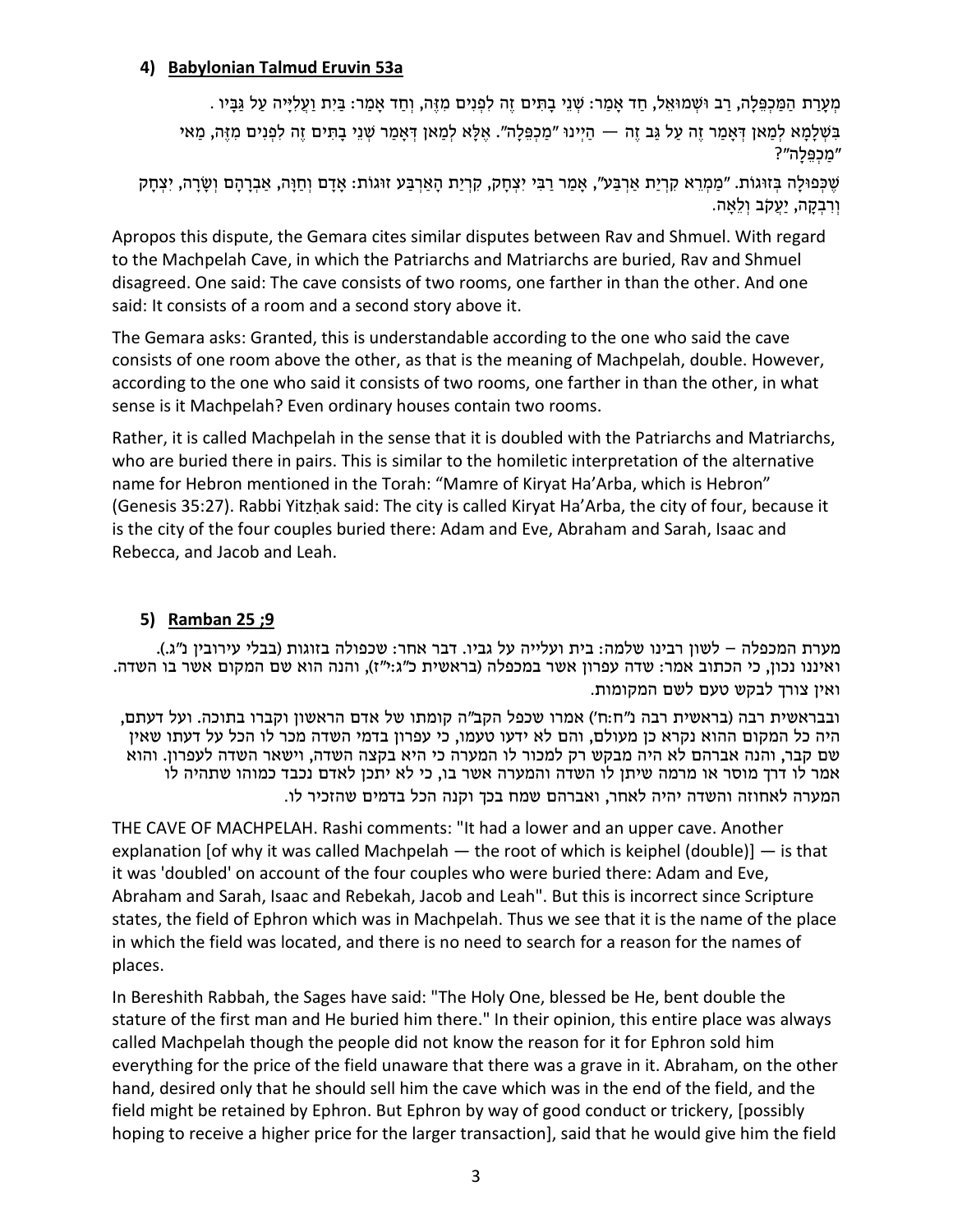and the cave which was in it since it would be unbecoming for such an honorable person to own the cave as a possession for a burial-place while the field belonged to another. Abraham rejoiced at this suggestion, and he purchased it in its entirety for the price that Ephron mentioned.

# **6) [Le Strange 1890,](https://en.wikipedia.org/wiki/Cave_of_the_Patriarchs#CITEREFLe_Strange1890) pp. 317–18 = [p. 317,](https://commons.wikimedia.org/wiki/File:Strange.317.jpg) [p. 318](https://commons.wikimedia.org/wiki/File:Strange.318.jpg)**

In the year 1113 during the reign of [Baldwin II of Jerusalem,](https://en.wikipedia.org/wiki/Baldwin_II_of_Jerusalem) according to [Ali of Herat](https://en.wikipedia.org/wiki/Ali_ibn_abi_bakr_al-Harawi) (writing in 1173), a certain part over the cave of Abraham had given way, and "a number of Franks had made their entrance therein". And they discovered "(the bodies) of Abraham, Isaac and Jacob", "their shrouds having fallen to pieces, lying propped up against a wall...Then the King, after providing new shrouds, caused the place to be closed once more". Similar information is given in [Ibn al Athir'](https://en.wikipedia.org/wiki/Ali_ibn_al-Athir)s Chronicle under the year 1119; "In this year was opened the tomb of Abraham, and those of his two sons Isaac and Jacob ...Many people saw the Patriarch. Their limbs had nowise been disturbed, and beside them were placed lamps of gold and of silver."

## 7) **"Itinerary," ed. Asher, pp. 40–42, Hebr ---** .**[Benjamin of Tudela:](https://en.wikipedia.org/wiki/Benjamin_of_Tudela) (1170)**

"Here that there is the great church called St. Abram, and this was a Jewish place of worship at the time of the Mohammedan rule, but the Gentiles have erected there six tombs, respectively called those of Abraham and Sarah, Isaac and Rebekah, Jacob and Leah. The custodians tell the pilgrims that these are the tombs of the Patriarchs, for which information the pilgrims give them money. If a Jew comes, however, and gives a special reward, the custodian of the cave opens unto him a gate of iron, which was constructed by our forefathers, and then he is able to descend below by means of steps, holding a lighted candle in his hand. He then reaches a cave, in which nothing is to be found, and a cave beyond, which is likewise empty, but when he reaches the third cave behold there are six sepulchres, those of Abraham, Isaac and Jacob, respectively facing those of Sarah, Rebekah and Leah, upon which the names of the three Patriarchs and their wives are inscribed in Hebrew characters. The cave is filled with barrels containing bones of people, which are taken there as to a sacred place. At the end of the field of the Machpelah stands Abraham's house with a spring in front of it".

# **8) Translation:** *Wright, Thomas (1848). [Early Travels in Palestine: Comprising the](https://archive.org/details/in.ernet.dli.2015.32890)  [Narratives of Arculf, Willibald, Bernard, Saewulf, Sigurd, Benjamin of Tudela, Sir John](https://archive.org/details/in.ernet.dli.2015.32890)  [Maundeville, de.](https://archive.org/details/in.ernet.dli.2015.32890) p. [86.](https://archive.org/details/in.ernet.dli.2015.32890/page/n124)*

"The Gentiles have erected six sepulchres in this place, which they pretend to be those of Abraham and Sarah, Isaac and Rebekah, Jacob and Leah. The pilgrims are told that they are the sepulchres of the fathers, and money is extorted from them. But if any Jew comes, who gives an additional fee to the keeper of the cave, an iron door is opened, which dates from the time of our forefathers who rest in peace, and with a burning candle in his hands, the visitor descends into a first cave, which is empty, traverses a second in the same state, and at last reaches a third, which contains six sepulchres, those of Abraham, Isaac, and Jacob, and of Sarah, Rebekah, and Leah, one opposite the other. All these sepulchres bear inscriptions, the letters being engraved. Thus, upon that of Abraham we read: - "This is the sepulchre of our father Abraham; upon " whom be peace," and so on that of Isaac, and upon all the other sepulchres. A lamp burns in the cave and upon the sepulchres continually, both night and day, and you there see tombs filled with the bones of Israelites—for unto this day it is a custom of the house of Israel to bring hither the bones of their saints and of their forefathers, and to leave them there."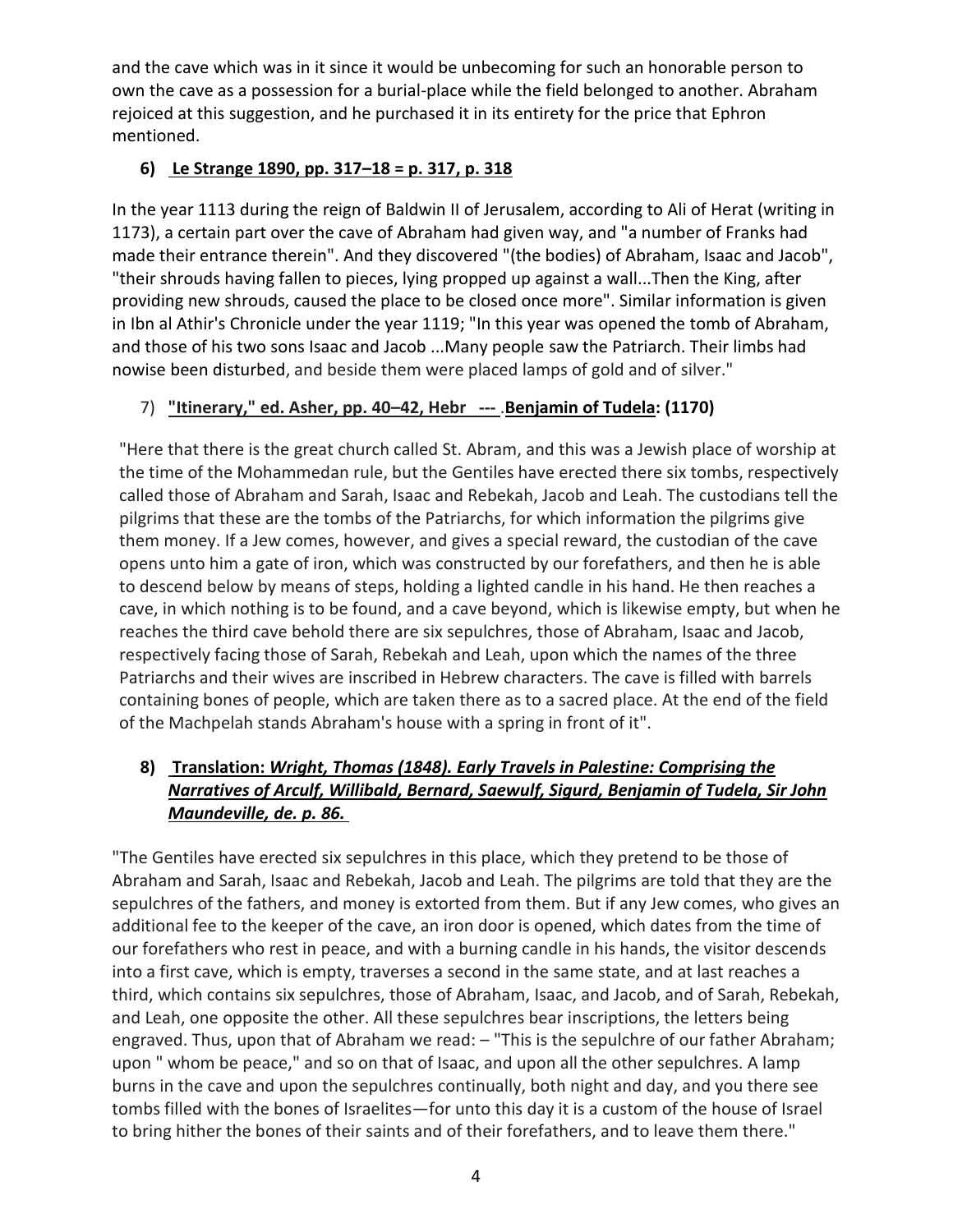**9) Stone canopy above the more visible known entrance to the caves**





**10) Michal Arbel entering cave Oct. 9, 1968**



11) Pictures taken by Michal Arbel, 1968



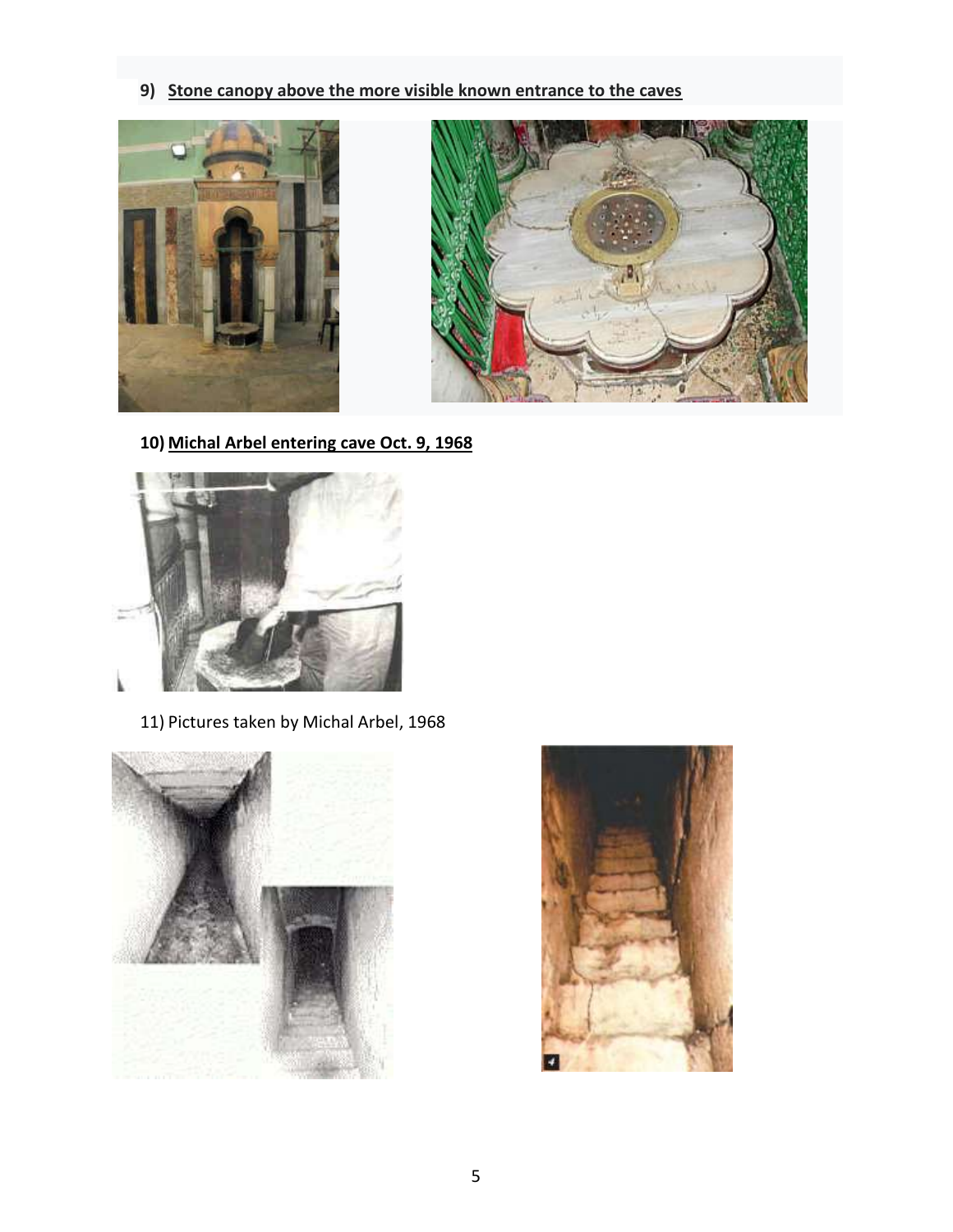### **12) Pictures From Elul 5781 -1981**



13) Cave of rock, leading into the earth.



14) Pictures from Elul 1981